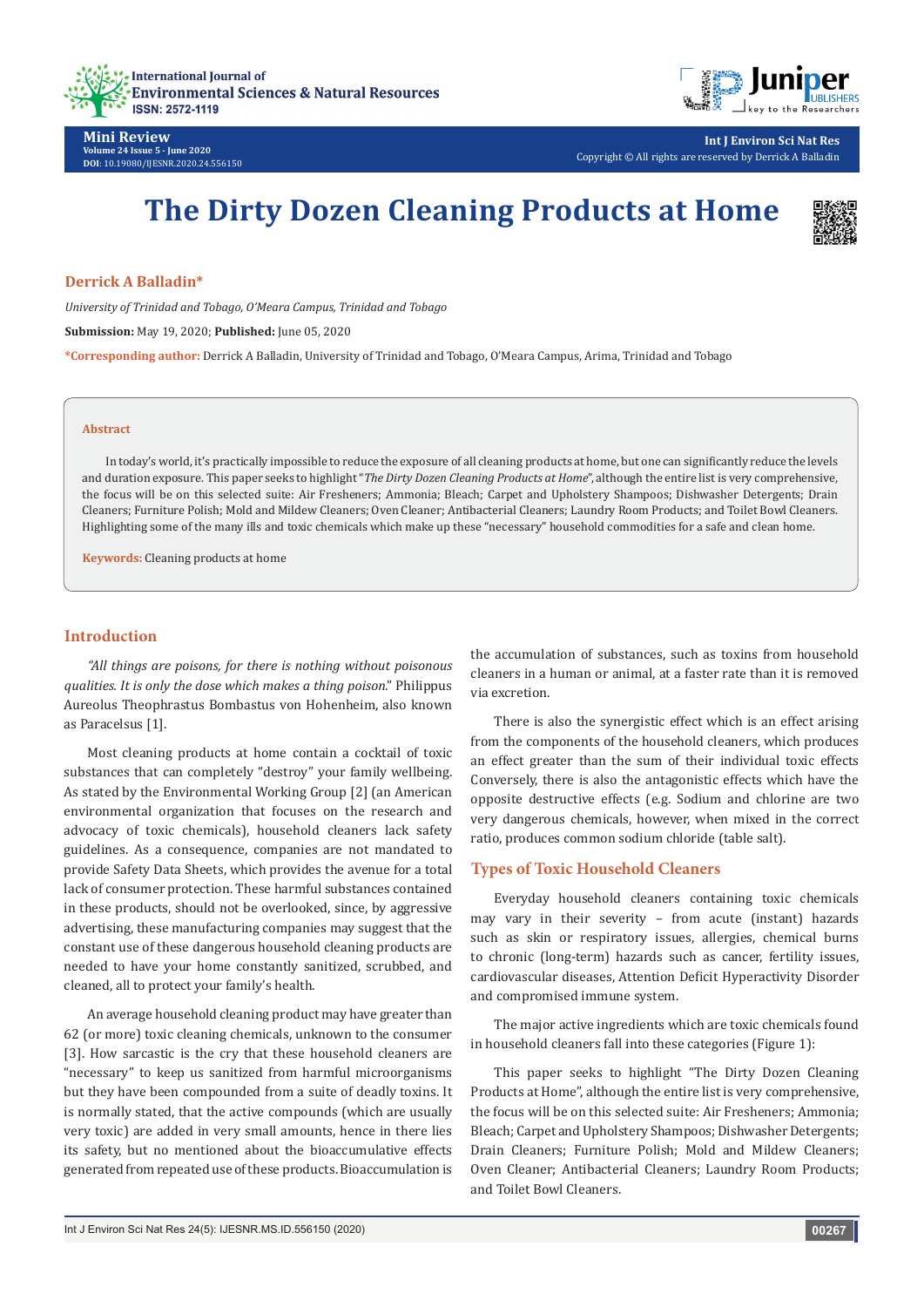

#### **Air fresheners**

Be consumer smart; do not get caught by the modern advertising and sale pitch [4]. Three major toxic chemicals found in air fresheners are

(i) formaldehyde (this hydrocarbon  $(CH_2O)$  is extremely toxic and a known carcinogen. Once inhaled, formaldehyde which is very water soluble is quickly absorbed, in the nasal and respiratory tract) and

(ii) phenol  $(C_6H_5OH)$  {which can cause allergies, hives or rashes, respiratory diseases, coma, and even death}.

The fragrances present in Air Fresheners can activate asthma and allergies. It was cited by the Environmental Working Group (EWG) who investigated 2,000 household cleaning products in 2012, highlighted that 53% of those cleaning products contain ingredients harmful to the respiratory tract and 22% of cleaning products contain chemicals known to cause asthma. Steinemann [5], cited that Air Fresheners may contain the following toxic chemicals: acetaldehyde; acetone; camphor; ethanol; benzaldehyde; isopropyl alcohol; pinene; benzyl acetate; ethyl acetate; isoamyl acetate (1-butanol, 3-methyl-, acetate); limonene; linalool ;5-methyl-3-heptanone (ethyl sec-amyl ketone); tertbutyl alcohol; methanol; methyl benzoate; phthalates. With most listed as Suspected Developmental, Endocrine, Gastrointestinal or Liver, Kidney, Neurotoxicant, Reproductive, Respiratory and Skin or Sense Organ Toxicants [5].

# **Ammonia**

 $(MH<sub>3</sub>)$  is one of the most commonly produced industrial chemicals in the United States by the Haber process (combines nitrogen  $(N_2)$  from the atmosphere with hydrogen  $(H_2)$  mainly from natural gas (methane) into ammonia). At room temperature, ammonia is a colorless, highly irritating volatile gas with a pungent, suffocating odor. Household ammonia cleaning solutions are produced by adding ammonia gas to water, resulting in a solution between 5% ( $\binom{v}{v}$  to 10% ( $\binom{v}{v}$ ) ammonia. However, for industrial ammonia solutions may be as high as  $25\%$  ( $\sqrt[v]{y}$ ) or higher. Toxic ammonium hydroxide is formed between the moisture in the skin, eyes, oral cavity, and respiratory tract and the ammonia from the cleaners [6].

Due to the normal child's proximity to the floors with respect to adults, children are affected to a greater extent, since the concentrated stratified ammonia vapors linger at ground level as stated by New York State Department of Health [7].

Low concentrations of ammonia in the atmosphere or in solution may result in skin or eye irritation. At higher concentrations may cause severe injuries such as permanent eye damage or blindness and burns. In addition, swallowing concentrated ammonia solution will cause corrosive damage to the mouth, throat, and stomach.

#### **Bleach**

Bleach is used to whiten clothes, remove stains and also a disinfectant in the bathroom and kitchen. Chlorine is the main active ingredient in the sodium hypochlorite (NaOCl<sub>3</sub>–6%  $\sqrt[v]{v}$ ) solution, which is so ubiquitous that most people refer to it as "bleach". It is produced by bubbling chlorine gas through a dilute sodium hydroxide solution

$$
Cl_{2(g)} + 2 \text{ NaOH}_{(aq)} \rightarrow \text{NaCl}_{(aq)} + \text{NaOCl}_{(aq)} + H_2O_{(l)}
$$

Bleach must never be mixed with ammonia, acids, or other cleaners since this can cause serious injuries. In addition, bleach ingestion can cause irreversible damage to the esophagus and stomach, which can eventually lead to death. Contact with the skin, it will cause irritation and a soapy feeling. Bleach splashed in the eyes may cause permanent damage. Lung damage can occur from inhalation of bleach fumes. It was reported by OSHA [6] that "*chlorine is a respiratory irritant that attacks mucous membranes and burns the skin. A detectable odour of 3.53ppm is noticeable, and at 1000ppm can be fatal after a few deep breaths. Exposure to chlorine has been limited to a value of 0.5ppm (8-hour timeweighted average—38-hour week)*."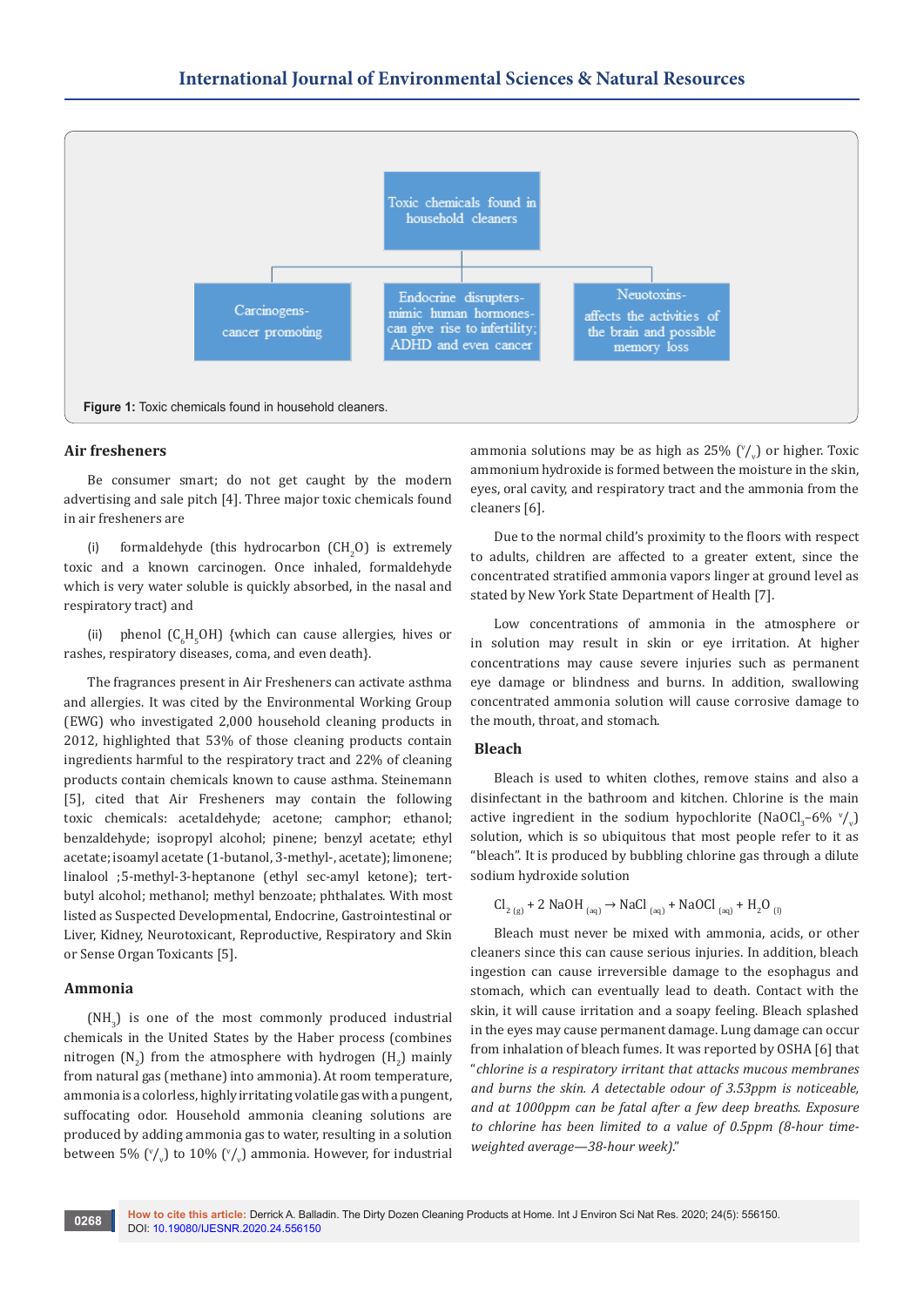Mixing Bleach with other chemicals such as:

(i) Ammonia produces toxic gases called chloramines extensive exposure to chloramine gases can cause the following symptoms: Coughing; Nausea; Shortness of breath; Watery eyes; Chest pain; Irritation to the throat, nose, and eyes; Wheezing.

(ii) Pneumonia and fluid in the lungs, symptoms many people experienced while cleaning bathrooms with these cocktails.

Acids when mixed with chlorine bleach, chlorine gas is liberated as shown below

NaOCl +  $H_2O \leftrightarrow HOCl + Na^* + OH^-$ 

sodium hypochlorite ↔ hypochlorous acid

 $H OCl + H^* \leftrightarrow H_2 O + Cl_2$ 

hypochlorous acid + acid (from vinegar, toilet bowl cleaners etc.)  $\leftrightarrow$  water + chlorine gas

Short periods of time and at low concentrations exposure to  $\mathrm{CI}_2$  gas exposure, can irritates the mucous membranes (eyes, throat, and nose), and causes coughing and breathing problems, runny nose, burning and watery eyes. At higher concentrations exposure,  $Cl_2$  can cause chest pain, more severe breathing difficulties, vomiting, pneumonia, and fluid in the lungs and eventually death [8].

Many of the residents cleaned they flooded homes with bleach, this was a very dangerous practice, since the chlorine gas from the bleach will react with the organic compounds (for example methane which may be present in the flood waters) to form trihalomethanes (disinfection by-products, which can cause cancer or classed as a mutagen).

### **Carpet and upholstery shampoos**

Produces more toxic dangers than vacuuming. Generally these cleaning products contain highly toxic substances like

(i) Perchloroethylene  $(C_2Cl_4)$  which is a colorless, nonflammable liquid with a sweet, ether-like odor (dry cleaning liquids), it is also a documented carcinogen that damages the liver, kidneys, and nervous system and

Ammonium hydroxide (a corrosive that irritates eyes, skin, and respiratory passages).

# **Dishwasher detergents**

It is used extensively by most people. The major brands of dishwasher detergents are made from sulfonic acid (a hydrocarbon) and other highly toxic substances. These can cause hormonal disruptions, lung and eye irritations, intoxication and cancer. Although the following toxic ingredients are usually in small amounts in commercial dish detergents, over time, they have the potential accumulate effect to cause long-term health issues.

Ammonia; Coal Tar Dyes; Cocamide DEA; Chlorine bleach; DEA (diethanolamine), MEA (monoethanolamine), TEA (triethanolamine); Formaldehyde; Fragrance (a mixture of over 3000 toxic chemicals); Glycol ethers; Phosphates; Triclosan (antibacterial); and Sodium Borate [9].

#### **Drain cleaners**

It may use sodium hydroxide (caustic soda or lye- can burn skin and eyes, and the esophagus and stomach if ingested) or sulfuric acid (a highly corrosive eye and skin irritant that damages kidneys, liver, and digestive tract, also found in automobile batteries) and trichloroethane (toxic eye and skin irritant and nervous system depressant). These are extremely corrosive to organic materials and many metals. The main action of a drain cleaner will quickly clear a clog plumbing system, but it can also burn your clothes and skin

#### **Furniture polish**

Itis widely used in the home especially around Christmas time. To bring home that joyous feeling, one must smell furniture polish and fresh paint. However there are numerous toxic chemicals present in furniture polish as stated by Scutti (2013)- Phthalates (affected the reproductive system of laboratory animals); Volatile Organic Compounds (VOCs- cause damage to the liver, kidney, and central nervous system and carcinogenic); polybrominated diphenyl ethers (PBDEs)- includes pentabromodiphenyl ether (c-pentaBDE), octabromodiphenyl ether (c-octaBDE), and decabromodiphenyl ether (c-decaBDE); Perfluorinated compounds (PFCs)- affect growth and development, reproduction, and function of the liver; Perchloroethylene (PCE)- acute effects-, can cause dizziness and unconsciousness; chronic exposure can cause liver and kidney damage, memory loss, confusion, and even cancer; Formaldehyde- The National Cancer Institute states that research links formaldehyde exposure to several cancers, including nasopharyngeal cancer and leukemia; Triclosanantibacterial; chlorine and ammonia; and cresols and petroleum distillates, which are toxic chemicals that can cause skin and eye irritation, along with central nervous system damage [10].

# **Mold and mildew cleaners**

Mold and Mildew Cleaners are a mixture of water and sodium hypochlorite (a corrosive and highly toxic liquid which can lead to fluid in the lungs - bleach), and other active ingredients such as butyl cellosolve (with their inherent toxic danger to the respiratory system). Some cleaners may contain pesticides; Fragrance (a mixture of over 3000 toxic chemicals); and formaldehyde (a highly toxic, and known carcinogen).

#### **Oven cleaner**

It contains lye (sodium hydroxide), sometimes more commonly referred to as caustic soda. If it comes into contact with your skin or eyes, it's very dangerous and causes very severe burns and blindness. Inhalation of lye will cause a sore throat